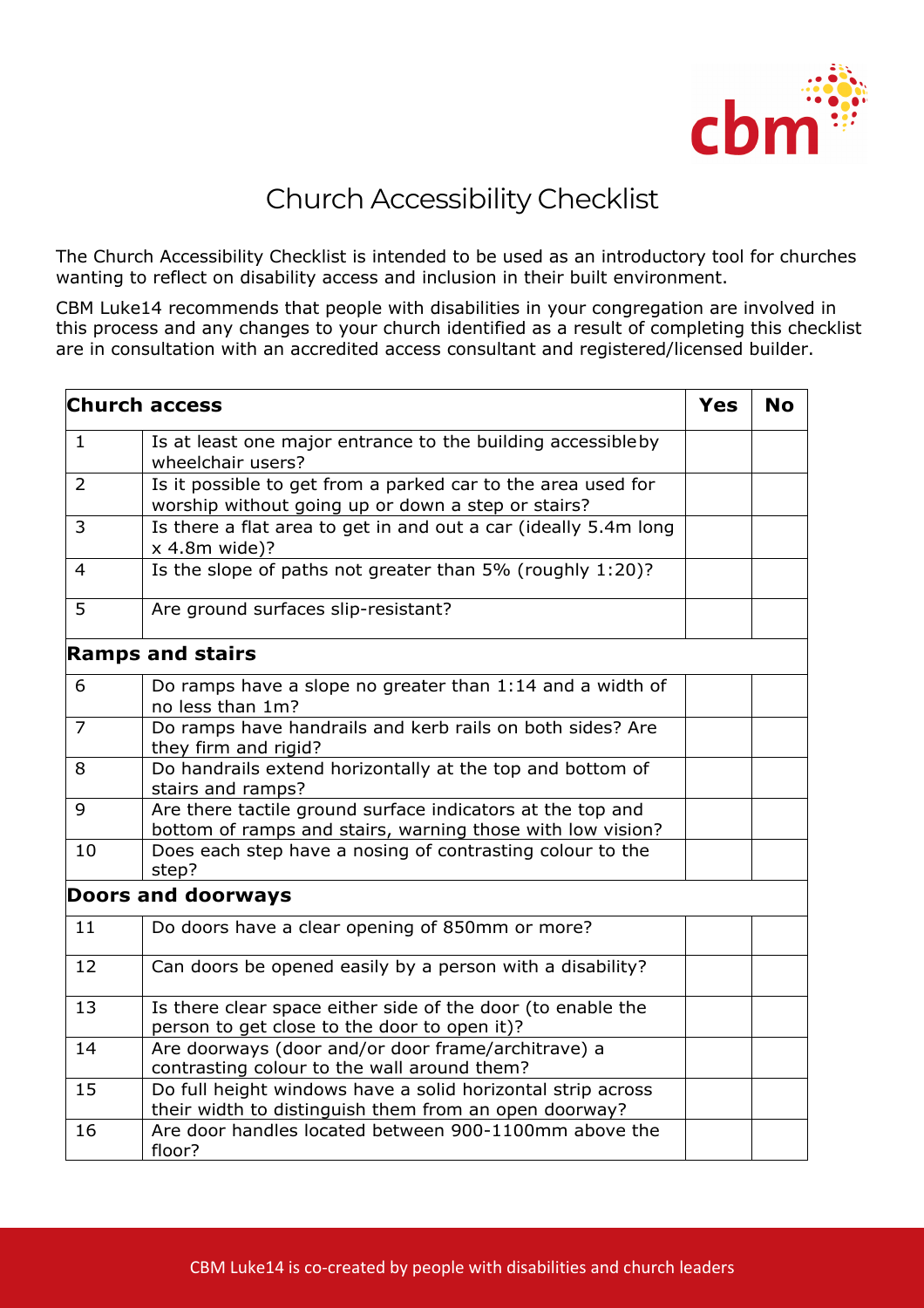

| <b>Floors</b> |                                                                                                                    |  |
|---------------|--------------------------------------------------------------------------------------------------------------------|--|
| 17            | Is the floor level each side of doors?                                                                             |  |
| 18            | Are the door thresholds a maximum 3mm high (or a ramp<br>provided for a threshold up to 35mm high)?                |  |
| 19            | Are floor surfaces slip-resistant?                                                                                 |  |
|               | <b>Worship space</b>                                                                                               |  |
| 20            | Can the service be heard clearly throughout?                                                                       |  |
| 21            | Is there hearing augmentation for hearing aid users?                                                               |  |
| 22            | Is there good lighting, avoiding shadows on those speaking<br>or interpreting?                                     |  |
| 23            | If a data projector is used, are there large print paper copies<br>available for people who cannot see the screen? |  |
| 24            | Is there space for wheelchair users where they can sit with<br>family or a friend?                                 |  |
| 25            | Are there seats with arms, and seats with extra legroomfor<br>people with mobility impairment?                     |  |
| 26            | Can people take communion without climbing steps?                                                                  |  |
| Toilets       |                                                                                                                    |  |
| 27            | Is there an accessible toilet?                                                                                     |  |
| 28            | Is the space clear of obstacles (e.g., bins and baby change<br>tables)?                                            |  |
| 29            | Are there male and female ambulant toilets?                                                                        |  |
| 30            | Is there clear signage to direct you to toilets?                                                                   |  |
| 31            | Does signage include braille and raised letters and symbols?                                                       |  |
|               | Other areas                                                                                                        |  |
| 32            | Can people with a disability access tea and coffee or other<br>refreshments?                                       |  |
| 33            | Are there designated quiet spaces for people that require<br>them?                                                 |  |

*For comprehensive accessibility information and advice for your church please consult an accredited access consultant. The Association of Consultants in Access Australia is a national association of members who can provide specific audit services and advice in accessibility for people with a disability in built environments.*